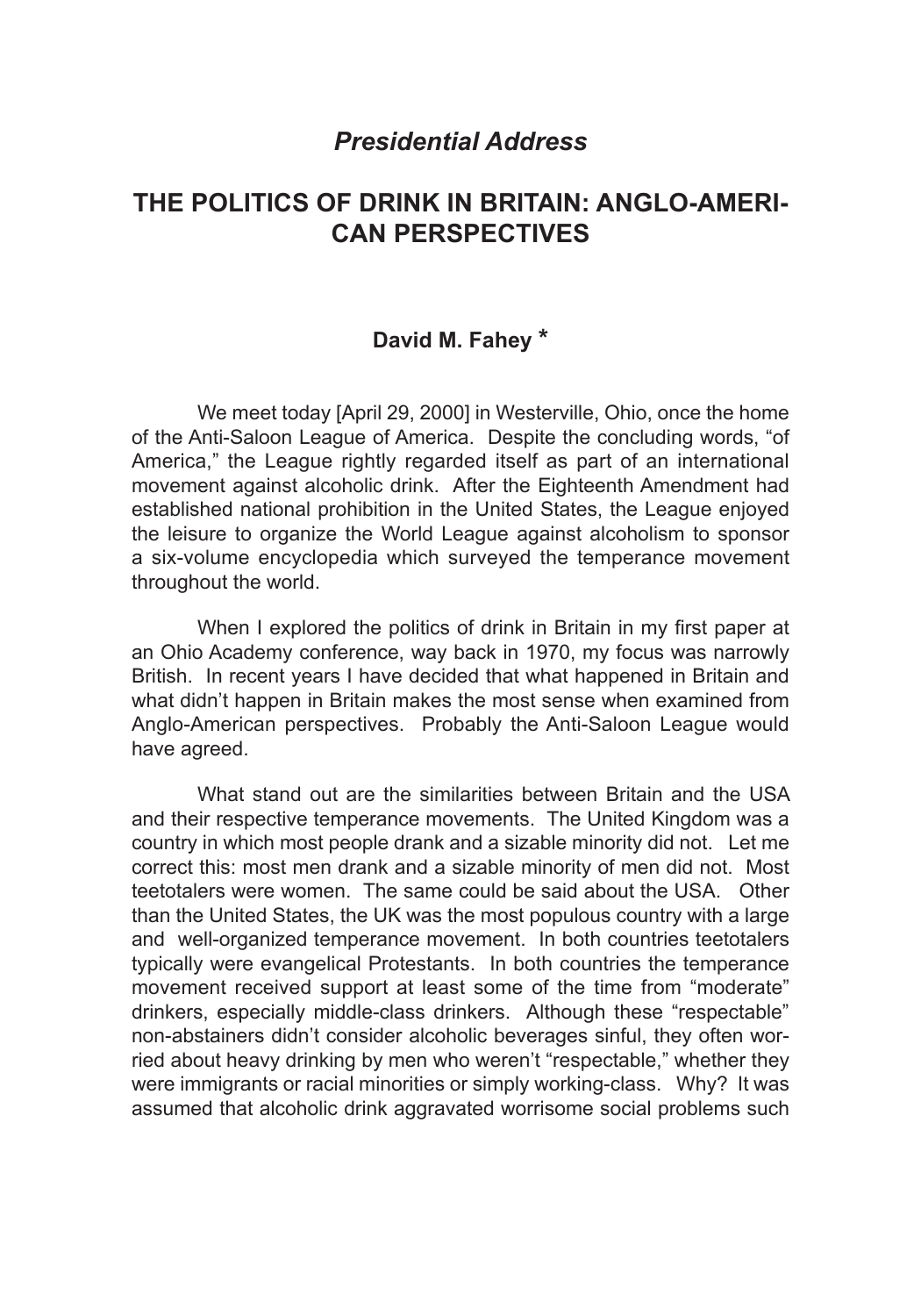#### OAH PROCEEDINGS

as poverty, crime, and disorder. Nearly all the time the drink problem was defined in gendered terms, a problem of men drinking.

Despite these similarities, the outcome of a century of temperance agitation was dramatically different in the two countries. Shortly after the First World War, the United States adopted a constitutional amendment for national prohibition. By this time the temperance movement in Britain had collapsed. My central question this afternoon is: why did prohibition become the law of the land in the United States but, with the partial exception of Scotland, not in Britain?

When we look for national differences to answer this question, we might as well begin with constitutional structure since it is indisputable. The American federal system allowed the temperance movement to experiment where temperance supporters were strong. Individual states enacted their own laws. For instance, in the early 1850s Maine pioneered statewide prohibition. In contrast, for the United Kingdom there was only a single Parliament. Sometimes this Parliament enacted legislation for Scotland, Ireland, and Wales which did not apply in England–for instance, Sunday closing—but this happened only when the English MP's could be persuaded to allow these special laws. And temperance strongholds within England (for example, Cornwall) never obtained legislation to permit local experiments. So, differences in constitutional structure helped the temperance movement in the USA and hindered it in Britain.

Social and cultural divergences mattered even more, but they are hard to weigh or even define. Let me suggest a few, more-or-less at random. In this afternoon's talk my focus is on England, the predominant nation within the United Kingdom. Its temperance movement was weaker than counterparts in Scotland, Wales, and the mostly Presbyterian northeastern counties of Ireland. Evangelical Protestants, who dominated the teetotal subculture, made up a far larger proportion of the population in the USA than in England. The social and religious structure in England—where at the turn of the century a landed aristocracy and a state church still exercised influence–discouraged radical reform. The Woman's Christian Temperance Union was more prominent in the United States than were women's temperance societies in England, further evidence of England's social and cultural traditionalism. English brewers exercised greater influence in national politics than did their counterparts in the United States, where many brewers could be stigmatized as German "foreigners." In England, too, there was a widespread affection for the local pub, an attitude shared by drinkers who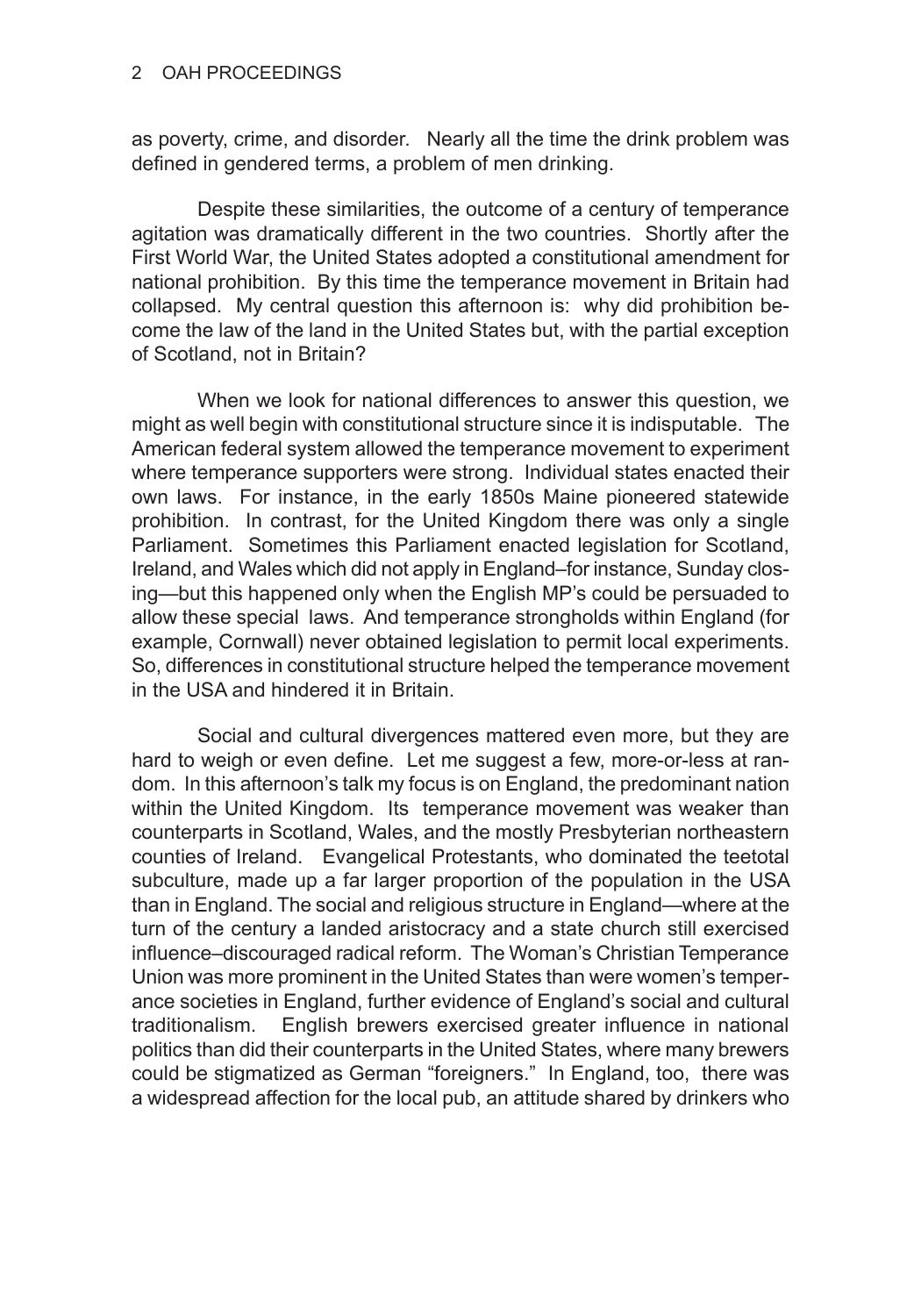didn't drink there, albeit not by teetotalers. In the USA the saloon had few friends other than the men who drank there. Hardest to document but also important was the greater optimism in American public life about the power of law to reform human behavior.

In a dramatic contrast with the United States, prohibition in England became identified with only one of the major political parties–the Liberal Party—and consequently a partisan issue. Moreover, this party was weakened by the Irish Home Rule controversy in the mid-1880s, was out of office continuously from 1895 to 1905, and, even after winning a large majority in the House of Commons in 1906, could be blocked by a House of Lords overwhelmingly composed of partisans of the other major party. By the way, I will call this other party by the familiar name, the Conservative Party, although contemporaries called it the Unionist Party beginning in the late 1880s when dissident Liberals allied themselves with the Conservatives over the issue of maintaining the union between Ireland and Britain. Virtually everybody in Parliament, Liberals and Conservatives alike, acknowledged that there was a drink problem, but nearly all the Members of Parliament pledged to the solution of local option prohibition were Liberals.

All these differences invite research–every tentative answer raises new questions–but let me use this afternoon to sketch another perplexing Anglo-American contrast: the failure of English temperance reformers to unite behind the prohibition banner. Long before 1895, a year which many historians see as marking the beginning of the end for prohibition as a political issue, English prohibitionists proclaimed their weakness by asking for so little. This moderation contrasted painfully with the apocalyptic analysis of the evil to be uprooted put forward to justify prohibition.

Early in the history of the American temperance movement most reformers embraced some kind of prohibition. In England only the so-called advanced temperance party embraced even the most moderate form of prohibition, local option by referendum. Other temperance organizations, for instance, the Church of England Temperance Society, advocated less drastic solutions to the drink problem. Few Liberal politicians who pledged themselves to vote for local option prohibition in Parliament wanted a "dry" England.

I further argue that after 1895 the prohibitionists lost something that they once had enjoyed: namely, control over the terms of debate for the political discourse on the drink problem. Other strategies–such as reduc-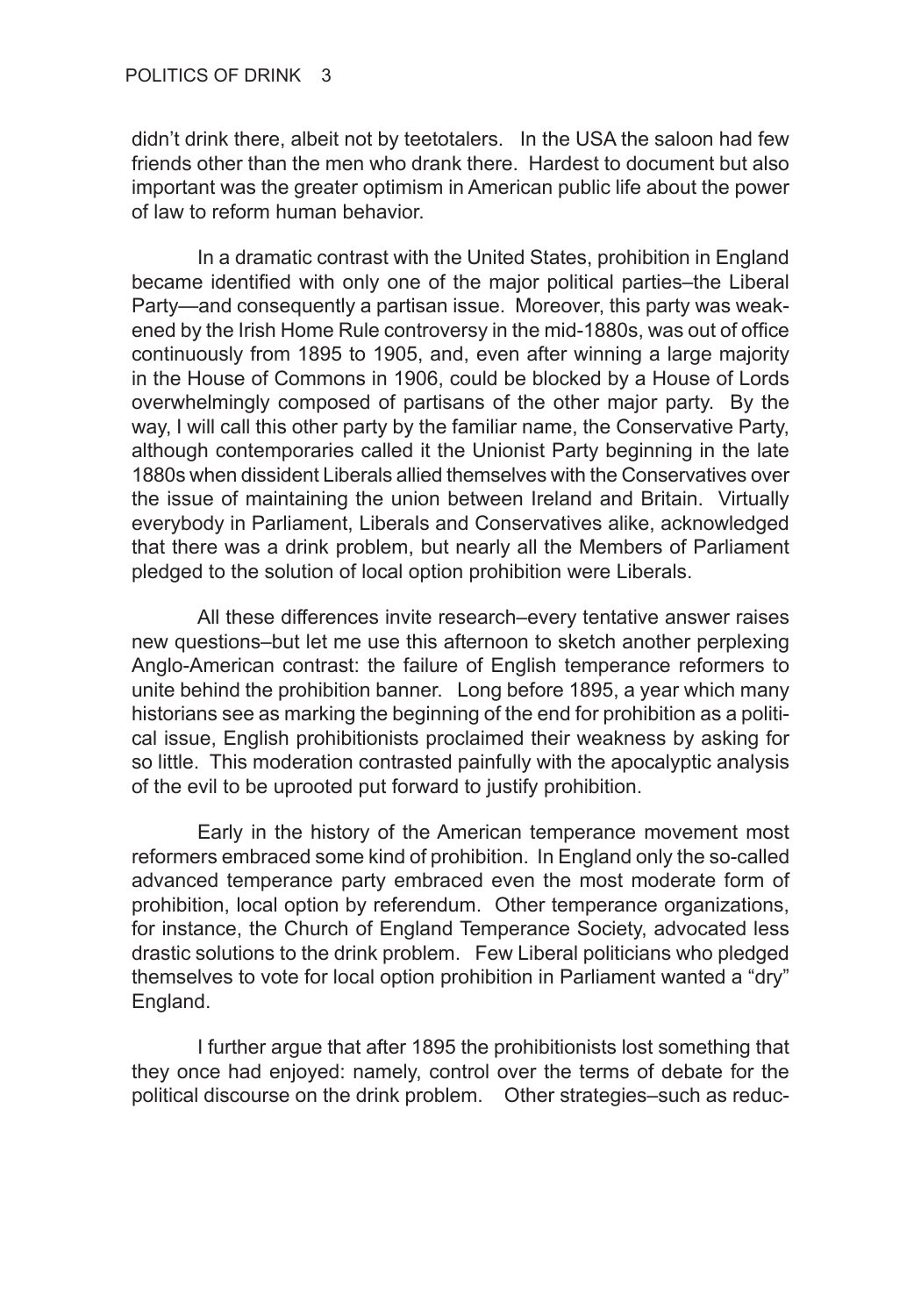#### OAH PROCEEDINGS

ing the number of public houses and experimenting with non-commercial management of public houses–marginalized prohibition.

Consider the story with a bit more chronological detail. In England prohibition entered the political debate when the United Kingdom Alliance was organized in 1853 to support what people called the Maine law, statutory prohibition pioneered by the New England state. Although the Alliance first asked for UK prohibition, four years later it beat a tactical retreat to local option to be decided by popular vote in what came to be called Direct Local Veto. Prohibitionists originally supported local option as a compromise, but they virtually forgot about national statutory prohibition after years of repeating the rhetoric about letting the people decide.

In the 1880s the United Kingdom Alliance succeeded in persuading the Liberal Party to endorse legislation to allow local option prohibition. For the Liberals this was a matter of political expediency, gilded with the ideology of local democracy. After the expansion of the suffrage in the late nineteenth century, observers estimated the number of total abstainers as anywhere from one in ten to one in seven of the parliamentary electorate. Most of them were Nonconformists in religion, that is, Protestants who did not belong to the established Church of England. Many Liberal Party constituency workers—maybe thirty per cent—were teetotalers and prohibitionists.

The strongest supporter of Local Veto in the Liberal leadership was Sir William Harcourt. Years earlier he had scoffed at temperance legislation as grandmotherly interference with the liberties of honest Englishmen, and, like nearly all members of the ruling elite, he personally enjoyed alcoholic beverages and had no intention of turning teetotaler. He wanted the Liberal Party to add Local Veto to its program in order to reinvigorate the enthusiasm of its provincial Nonconformist cadres. Harcourt persuaded a reluctant William Gladstone to accept local option prohibition as part of the Liberal electoral program.

In 1893 and 1895 Harcourt introduced Liberal government bills for local option prohibition in England and Wales. The two bills would have banned only public house and beer-house drinking, not drinking in middleclass restaurants or private clubs and not sales for off-premises consumption. Harcourt acknowledged that he himself would vote against prohibition if there ever was a referendum in the district where he lived. Harcourt's two bills died in the House of Commons without the Government bothering to bring them to a final vote. This half-hearted effort marked the high-water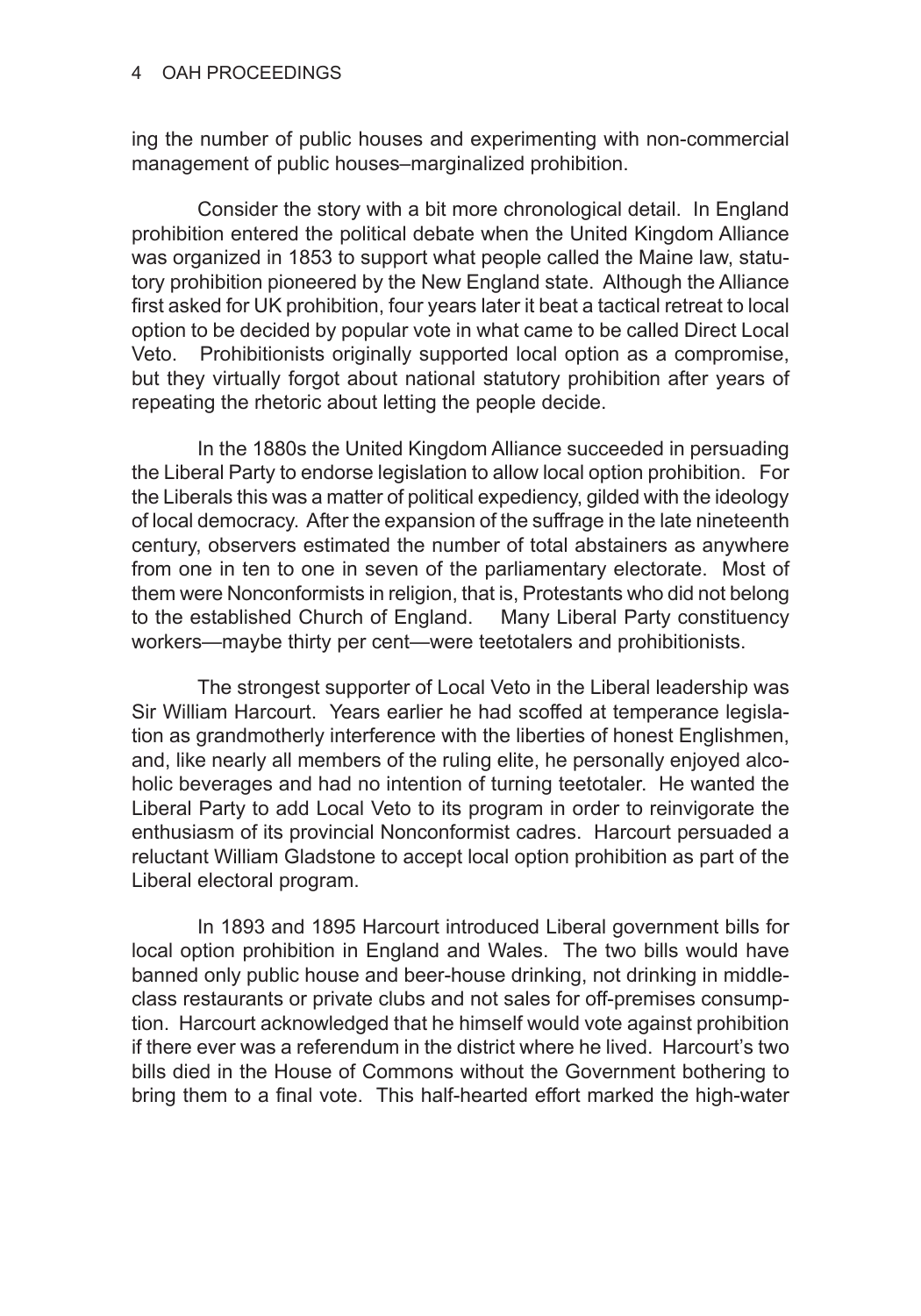mark for prohibition in English politics.

Harcourt's bills outraged the drink trade and offended ordinary people who respected the public house as the workingman's club. By the way, I use this gendered term deliberately because the controversy over drink was gendered. When the Liberal Party suffered a disastrous general election defeat in 1895, many Liberals blamed the Veto policy at least in part. Critics also argued that giving prohibition priority blocked more practicable licensing reforms.

The reaction against prohibition stimulated a turn-of-the-century debate over the drink problem. Part of the explanation why England did not turn to prohibition during the First World War, in contrast with countries as varied as the USA and Russia, lies in the rich profusion of licensing reform schemes discussed during the 1890s and early 1900s. Reformers increasingly framed the drink problem as part of the agenda for national efficiency and not one of private morality. Although police statistics suggested an improvement in working-class sobriety during these years, poverty researchers estimated that working-class families still spent from a sixth to a third of their income on alcoholic beverages. Sobered by the challenge posed by Germany and the United States, the policy-making classes in the United Kingdom wanted to end "excessive" drinking–whatever this meant–but not end drinking altogether. Teetotalers and prohibitionists lost influence as moderate reformers began to dominate the debate over alcoholic drink and hoped to remove it from partisan politics.

Many moderate reformers worried about the large number of public houses, so they advocated a reduction in the numbers of the places that sold alcohol by the drink. For instance, around the turn of the century it was calculated that in Birmingham there was a house licensed to sell alcoholic drink for every 217 persons (or one for every 140 persons over the age of fifteen). For many years the Church of England Temperance Society had made reduction in numbers the heart of its legislative program. In 1896 a Conservative government, heeding an appeal by the Archbishop of Canterbury, created a Royal Commission on the Licensing Laws.

Although the Royal Commission disagreed about a great deal, its majority and minority reports, published in 1899, agreed on reduction in numbers as the core strategy for dealing with excessive working-class drinking. This consensus inspired the justices of the peace who administered the existing law to use their discretionary power to refuse to renew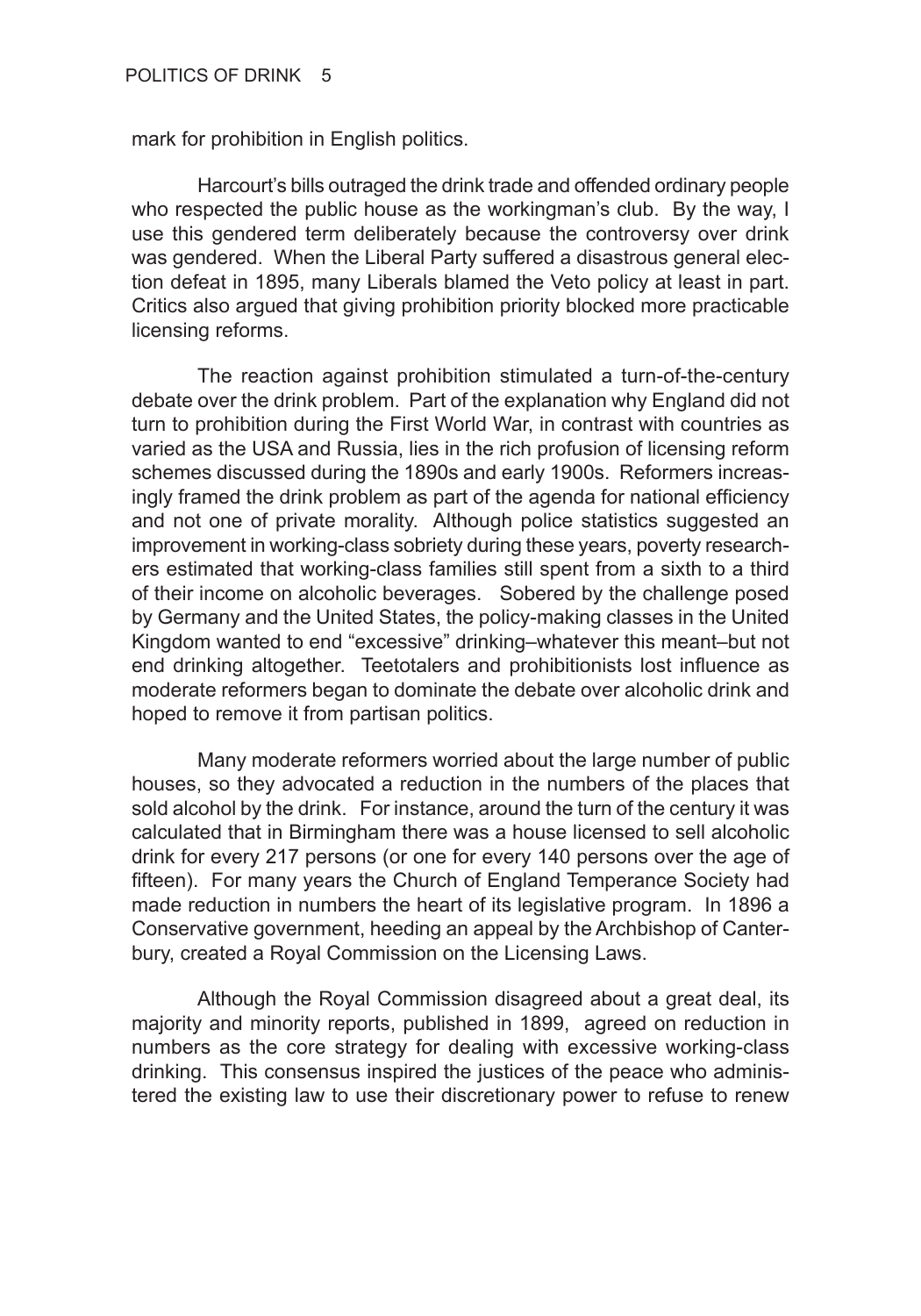licenses in order to reduce the number of drinking places. This terrified the drink trade. In England most licensed premises had been acquired by the brewers to assure outlets for their beer, so they faced staggering financial losses if the justices refused to renew licenses simply for the purpose of reducing numbers.

The brewers demanded that the Conservative government enact a new law to protect their investments. At first prime minister A.J. Balfour hesitated. He did not want to put his government at odds with moderate reformers, who often were active members of his own party, or offend the brewers who were important Conservative supporters. Eventually, in 1904, Balfour introduced a licensing bill which he could represent as reform because it mandated a reduction in the numbers of licensed premises and so was not simply a favor conferred on the brewers. The bill established a right of compensation for non-renewal with the money coming from the license holders who retained their licenses. Since the funds for compensation in any particular year were restricted, the number of licenses to be terminated was also limited. Reduction in numbers had to be gradual. This compromise outraged many reformers who had defeated previous attempts to establish a legal right to compensation.

Soon the Liberals returned to power and in 1908 introduced a comprehensive licensing bill. Although it included Direct Local Veto, prohibition was not at its core. Instead the major proposal was for a more aggressive reduction in the numbers of public houses than Balfour's modest compensation fund had made possible. The Conservative-dominated House of Lords rejected the Liberal bill.

The Liberals did succeed in providing Scotland with local option prohibition as a result of legislation enacted in 1913 and implemented in 1920. Very few districts chose to vote themselves "dry, " so the legislation was only a symbolic victory for Scottish prohibitionists. It certainly failed to advance the cause of prohibition in England.

Around the turn-of-the-century another solution to the drink question gained popularity in England: the Scandinavian system of non-commercial or disinterested management. Taking for granted that people would continue to drink, advocates of disinterested management wanted to eliminate the profit motive which supposedly encouraged publicans to persuade customers to drink more than they wanted to drink. A few wealthy friends of disinterested management, often Conservatives in politics, invested their own money in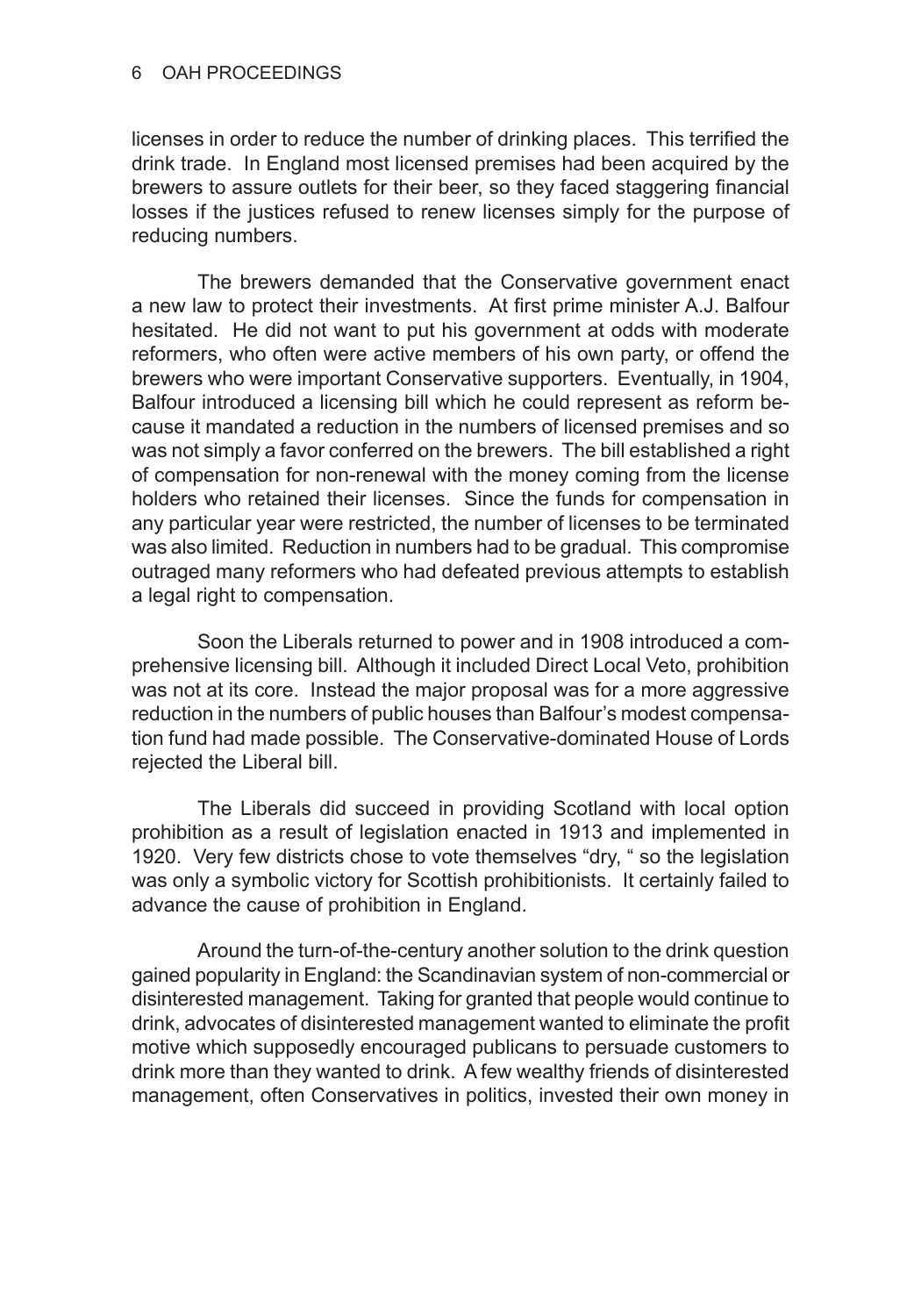the trust house movement, buying public houses and running them in ways to discourage drinking (which obviously limited profits). Other reformers, mostly Liberals, organized the Temperance Legislation League to lobby for legislation to permit local experiments in which all public houses in a district would be run on the principle of disinterested management.

During the First World War there were new attacks upon the drink status quo and, equally important, a political situation which weakened the ability of pressure groups to block change. Responding to a crisis which demanded sobriety, George V pledged himself not to drink for the duration of the war. Few followed the King's Pledge, and, obedient to his doctor's orders, the King himself occasionally imbibed in private. More important was the role of David Lloyd George, a charismatic politician from Wales, a temperance stronghold. He told the country that "we are fighting Germany, Austria, and drink and the greatest of these deadly foes is drink." For a remedy he looked to a national version of disinterested management and not to prohibition. He floated the idea of state purchase of the licensed drink trade in order to control and restrict it. Brewers accepted the idea of state purchase, provided compensation would be generous. It was the enormous amount of money needed for compensation which blocked the nationalizing of the drink trade.

Early in the war Parliament had created the Central Control Board, armed with unprecedented powers to cope with the wartime emergency. It was more successful than Lloyd George in reducing the consumption of drink. For instance, it reduced the hours when public houses could be open for business. Pubs had to close their doors in mid-afternoon to discourage workers from "soaking" or continuous drinking. Prewar discussions by reformers and politicians had not considered mid-afternoon closing, but in 1921, when Parliament passed a new consolidating licensing act, it retained a mid-afternoon period when public houses could not sell alcoholic drink. Only recently was this law repealed.

In the 1920s and 1930s a handful of Liberal and Labour Party politicians still supported Direct Local Veto, and national prohibition in the United States gave English prohibitionists an illusionary basis for hope of banning the sale of drink in their own country. Despite this faint afterglow, the reality was that prohibition had all but disappeared from political debate. The Nonconformists who had been the core of the temperance movement were dwindling in numbers and self-confidence. Despite the plight of the inter-war economy, the advocates of national efficiency had lost interest in the impact